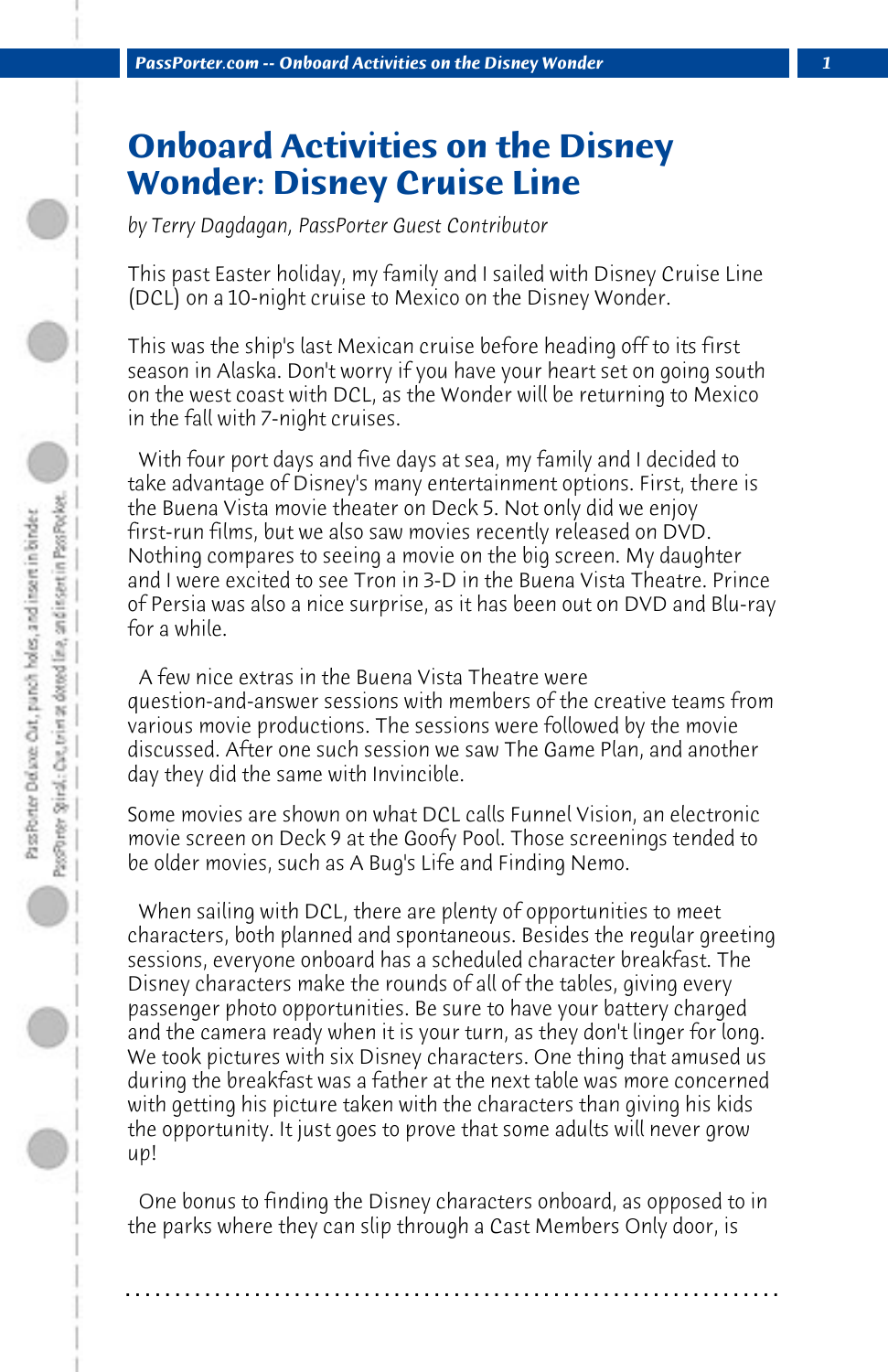that sometimes they have to use the hallways just like the passengers. I happened to be walking up to a stairwell one morning, when I looked up and saw a big furry chipmunk backside sliding down the banister towards me. After he landed, with his back still to me, I said, "Okay then!" By his jump I obviously startled Chip, who didn't realize there was an audience behind him.

 Another day my 15-year-old daughter happened to be riding one of the elevators when in stepped Stitch and a couple of his escorts. As he rode with her, Stitch casually reached over and pretended to pick her nose. You just can't plan magical memories like that!

 Looking forward to somewhat more adult entertainment, my husband and I had planned to attend one of the many wine tastings that DCL offers. We never made it to a one, as we were distracted by the variety of other tasting opportunities. For something different, we chose to attend the cognac tasting. It is held in the Cove Cafe in a private corner of the place. There were only five of us that night, and our cognac expert was Jesus from Puerto Rico. Jesus was very knowledgeable about cognac, and we all walked away quite a bit more informed.

 In Disney style, there was no rush to push us out after the tasting, even though it began at 10:00 p.m. The five of us sat there chatting for an additional hour, just enjoying our samples and the company. Jesus would stop by and join in our conversations once in a while, which made us feel like we were welcome to stay. My fellow tasters and I agreed that while we had all experienced wine tastings before, we were all glad that we had not passed up this unique opportunity.

 The second tasting we attended was for whiskey. Our instructor seemed a bit nervous, as this was one of his first tastings. He did an excellent job, and wasn't hesitant to involve our previous host, Jesus, when he felt someone asked a question beyond his abilities.

 There were several other tastings that we did not attend. These include wine, beer, tequila, margarita, martini, champagne, and mojito tastings. The cost for each of the two we attended was \$20 per person, which is well worth the price. I did notice that the cognac tasting was only offered once during the cruise. The other tastings were offered at least two or three times.

 I would be remiss not to mention another favorite of ours--the Vista Spa. What a wonderful refuge in which to spend an hour or two, availing ourselves of the services they offer. The first day is a great opportunity to tour the facility. We received tickets for a drawing that afternoon. The spa gave away a few treatments, but you had to be present to win.

**. . . . . . . . . . . . . . . . . . . . . . . . . . . . . . . . . . . . . . . . . . . . . . . . . . . . . . . . . . . . . . . . . .**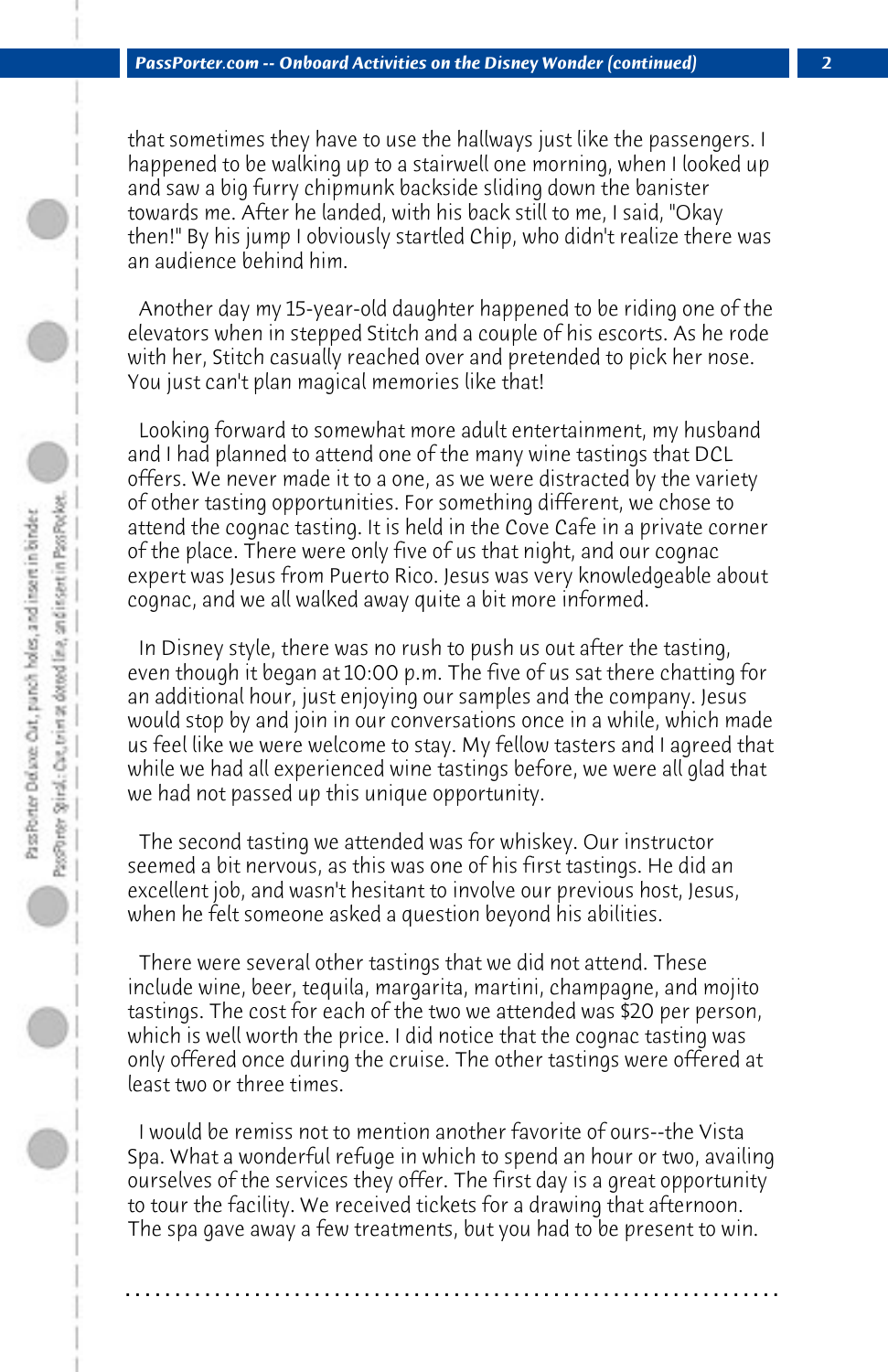*PassPorter.com -- Onboard Activities on the Disney Wonder (continued) 3*

Obviously, the odds of winning are pretty slim, but don't be put off if you intend to indulge in a treatment. Just for showing up for the drawing, we were offered a special if booked for that day or early the next day. For \$129 the spa offered a 25-minute facial with a 50-minute Swedish massage. This package could also accommodate couples that wanted the treatments together. All throughout the cruise they offer different packages and specials, especially during port days.

 We booked a treatment for the next morning, and were happily surprised to have our couples massage in one of their spa villas. These rooms have the two massage tables in a room with an open balcony. Our masseuses, Cheryl and Sharon, were fabulous! This was my husband's first facial (well, mine too, actually) and he was true to form. As I was enjoying my facial, I could hear gentile snores coming from the table next to me. Cheryl told us later that most times when a male customer is getting his first facial, he falls asleep.

 Of course, relaxing in the adults-only section of the ship is one of the most popular activities, especially for parents whose kids are having fun without them in the children's clubs. There are two hot tubs and a pool with a wide shelf around the perimeter that is only a few inches deep. This allows you to sit in the sun while being refreshed in the cool water.

 This cruise, like other Disney cruises, was chock full of fun activities for families, kids, and adults that I don't have the space to list. I [highlighted just a few things that we took advantage of on o](http://www.passporter.com/articles/disney-wonder-onboard-activities.php)ur voyage. There are parties and nightly shows, too! Rest assured that on a Disney cruise you will always find something for everyone in your group.

 When you do voyage with DCL, just be prepared for all of the choices. I can't imagine anyone being disappointed -- or bored!

*About The Author: Terry Dagdagan and her family have been Disney Vacation Club members since 2000. They are looking forward to another year of Disney as they celebrate their daughter's 16th birthday at Disneyland in October and enjoy their fifth Disney cruise on the Disney Dream in June 2012.*

*Article last updated: 07-21-2011*

*View the latest version online at: http://www.passporter.com/articles/disney-wonder-onboard-activities.html*

*Copyright by Terry Dagdagan. All rights reserved under International and Pan-American Copyright Conventions. No part of this publication may be stored in a retrieval system or*

**. . . . . . . . . . . . . . . . . . . . . . . . . . . . . . . . . . . . . . . . . . . . . . . . . . . . . . . . . . . . . . . . . .**